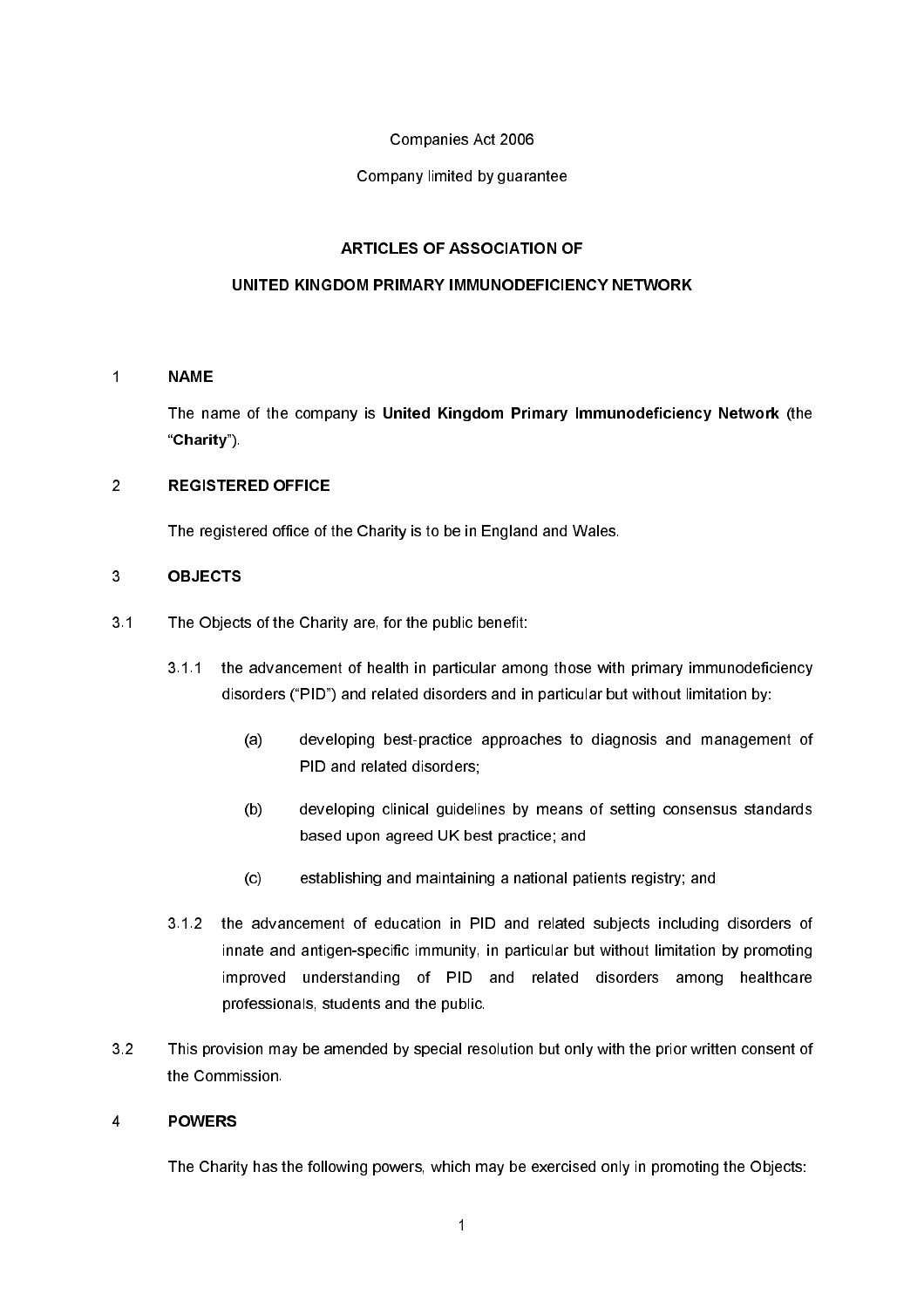- $4.1$ promoting and developing the UK Primary Immunodeficiency Registry (including encouraging collaboration with the linked European Society for Immune Deficiency (ESID) Registry) and promoting and developing an accreditation scheme for professionals with expertise in PID and related disorders:
- $42$ providing bursaries, scholarships and other support to students and those studying or researching PID and related subjects;
- 43 to provide advice or information and to liaise with patient representative groups to ensure effective patient input into PID speciality development and service delivery;
- $44$ to carry out campaigning and advocacy, provided that the Trustees are satisfied that any proposed campaigning and advocacy will further the Objects to an extent justified by the resources committed and that such activity is not the dominant means by which the Charity promotes the Objects:
- 45 to facilitate, support and carry out research on PID and related disorders including relating to the national patients registry referred to at Article 3.1.1(c) and to publish and distribute the useful results;
- 46 to co-operate with other bodies including developing appropriate relationships with government, commissioners and related professional bodies both nationally and internationally to include, but not restricted to: Royal College of Pathologists, Royal College of Physicians, Association of Clinical Pathologists, British Society for Immunology (BSI), British Society of Allergy & Immunology (BSACI), European Society for Immune deficiency (ESID), American Association for Asthma, Allergy and Immunology (AAAAI);
- 4.7 to support, administer or set up other charities and to act as trustee of any charity whether established by the Charity or otherwise;
- 48 to accept gifts and to raise funds (but not by means of taxable trading) and in its discretion to disclaim any particular contribution:
- 49 to borrow money and to give security for loans or other obligations (but only in accordance with the restrictions imposed by the Charities Act):
- 4.10 to acquire or hire property of any kind;
- 4 1 1 to let or dispose of property of any kind (but only in accordance with the restrictions imposed by the Charities Act):
- 4 1 2 to make grants or loans of money and to give guarantees provided that where any payment is made to the treasurer or other proper official of a charity the receipt of such treasurer or official shall be a complete discharge to the Trustees: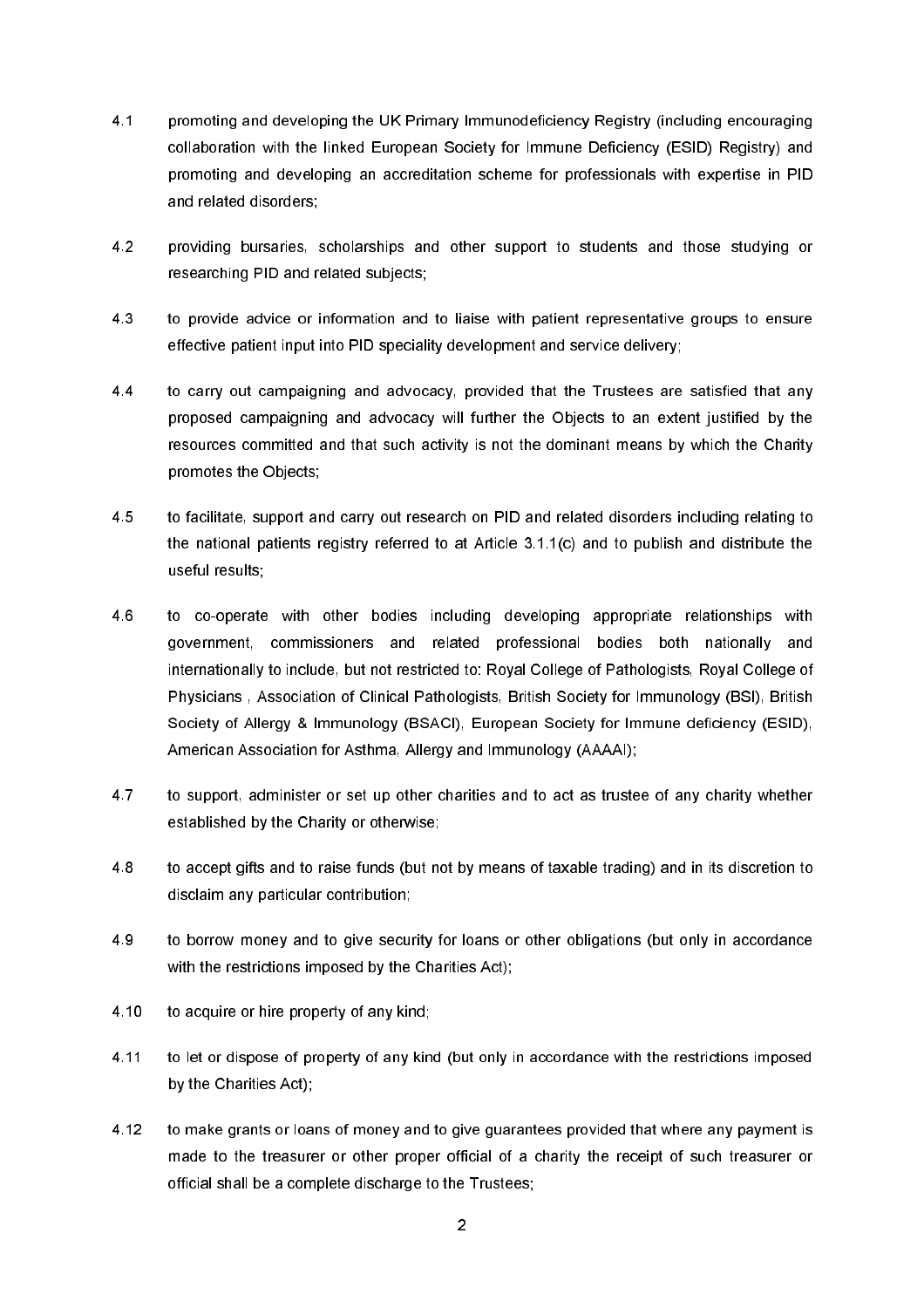- 4 13 to set aside funds for special purposes or as reserves against future expenditure;
- 4 1 4 to deposit or invest its funds in any manner (but to invest only after obtaining such advice from a financial expert as the Trustees consider necessary and having regard to the suitability of investments and the need for diversification) provided that the Charity shall have power to retain any investments donated to it;
- 4 15 to delegate the management of investments to a financial expert, but only on terms that:
	- 4 15 1 the investment policy is set down in writing for the financial expert by the Trustees:
	- 4 15 2 timely reports of all transactions are provided to the Trustees;
	- 4 15 3 the performance of the investments is reviewed requilarly with the Trustees:
	- 4 15 4 the Trustees are entitled to cancel the delegation arrangement at any time;
	- 4 15 5 the investment policy and the delegation arrangement are reviewed at least once a year;
	- 4 15 6 all payments due to the financial expert are on a scale or at a level which is agreed in advance and are notified promptly to the Trustees on receipt; and
	- 4 15 7 the financial expert must not do anything outside the powers of the Charity;
- 4 16 to arrange for investments or other property of the Charity to be held in the name of a nominee company acting under the direction of the Trustees or controlled by a financial expert acting under their instructions, and to pay any reasonable fee required;
- 4.17 to deposit documents and physical assets with any company registered or having a place of business in England or Wales as custodian, and to pay any reasonable fee required;
- 4 18 to insure the property of the Charity against any foreseeable risk and take out other insurance policies to protect the Charity when required:
- 4.19 subject to Article 8.3, to employ paid or unpaid agents, staff or advisers:
- 4.20 to enter into contracts to provide services to or on behalf of other bodies:
- 4 2 1 to establish or acquire subsidiary companies, other companies or entities and to acquire, merge with or enter into any partnership or joint venture arrangement with any other charity for any of the Objects:
- 4.22 to pay the costs of forming the Charity; and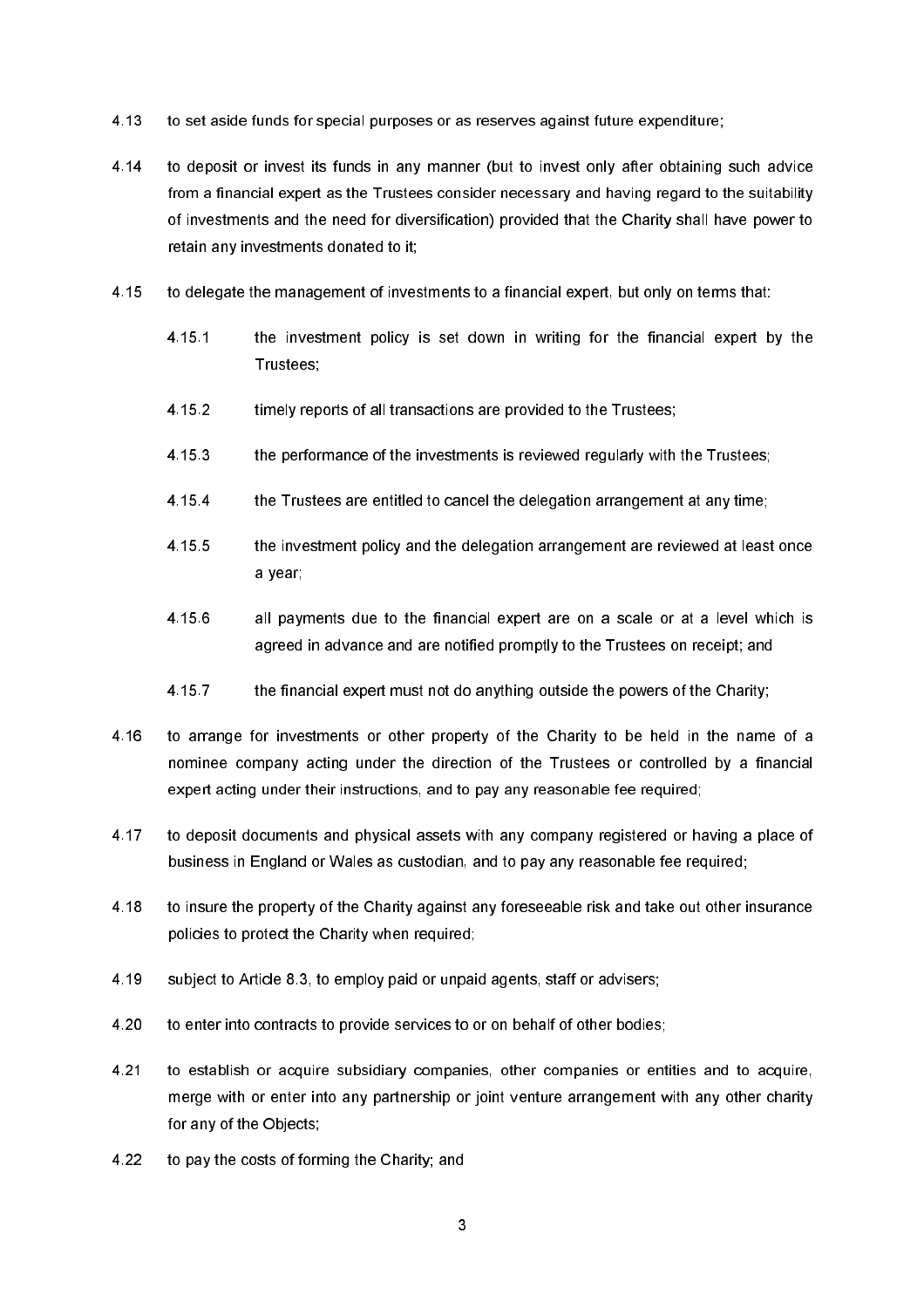4.23 to do anything else within the law which promotes, helps to promote or is incidental to the promotion of the Objects.

## 5 THE TRUSTEES

- $5.1$ The Trustees (who shall be known as the "UKPIN Steering Group") as charity trustees have control of the Charity and its property and funds.
- $52$ The subscribers to the Memorandum (being the first Members) are also the first Trustees. Subsequent Trustees are:
	- $52.1$ elected by the Subscription Members in advance of the first meeting of the Trustees in each year in accordance with such process as the Trustees shall specify from time to time: or
	- $5.2.2$ reappointed by the Trustees for a further term of office under Article 5.7 or 5.8 or co-opted by the Trustees in accordance with Article 5.10.
- 53 The Trustees, when complete, shall consist of at least three and not more than fifteen.
- 54 A Trustee may not act as a Trustee unless he or she:
	- $541$ Supports the Objects:
	- 542 is a Member:
	- 543 is over the age of 18; and
	- $5.4.4$ has signed a written declaration of willingness to act as a Member and as a charity trustee of the Charity.
- 55 Subject to Articles 5.6 to 5.8, a Trustee appointed by the Members shall hold office for a term of up to three years from the date of his or her appointment.
- 56 One third (or the number nearest one third) of the Trustees must retire at the first meeting of the Trustees in each calendar year, those longest in office (since last elected) retiring first and the choice between any of equal service being made by drawing lots save that no Trustees shall be required to retire under this Article in either the calendar year in which the Charity is incorporated or the following calendar year.
- $5.7$ Subject to Article 5.8, a retiring Trustee who is eligible under Article 5.4 shall be eligible for reappointment under Article 5.2 or may be reappointed for a second term by the other Trustees provided they agree that it is in the interests of the Charity.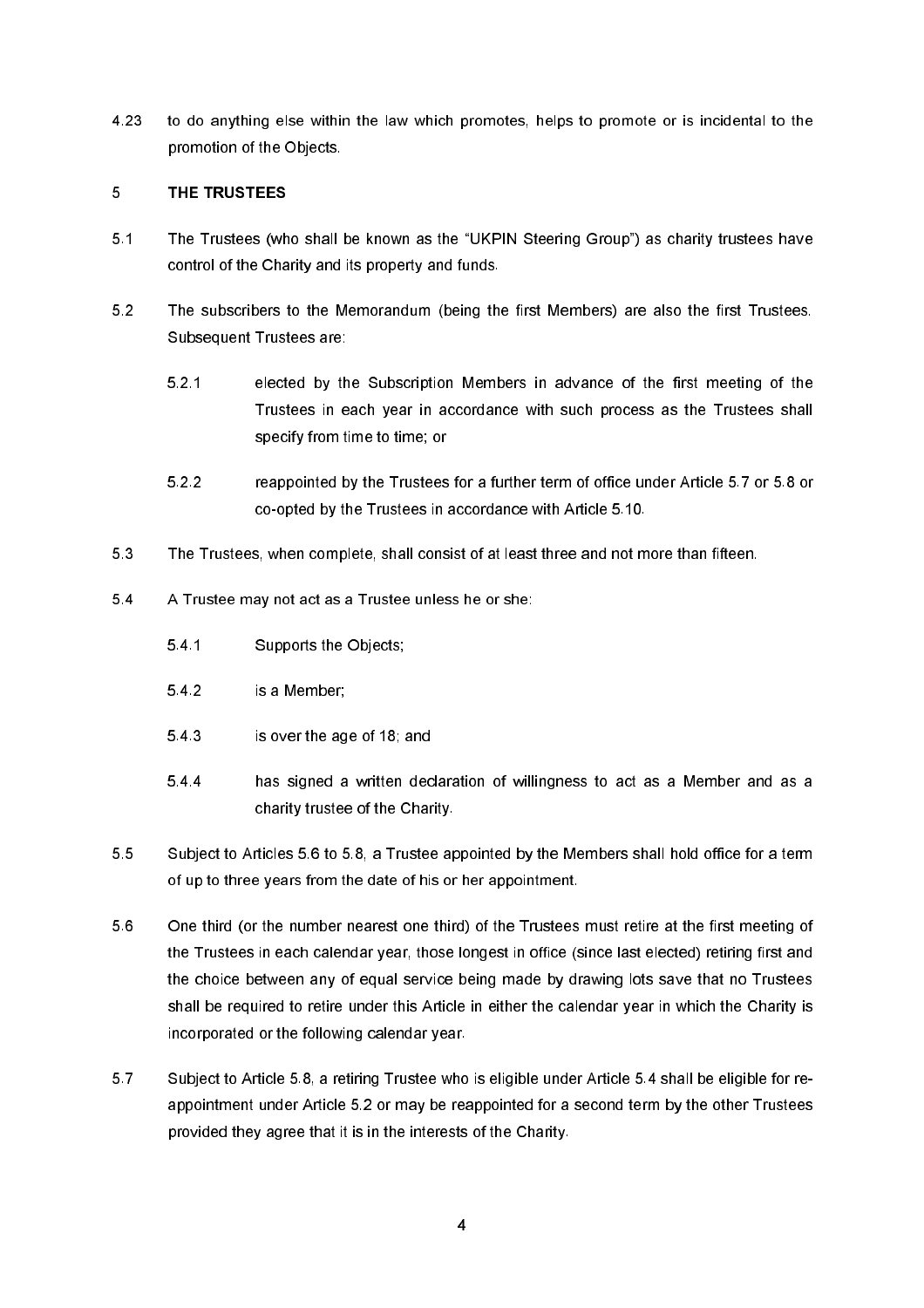- A Trustee may serve a maximum of two terms, of up to three years per term, save that in 58 exceptional circumstances and where the other Trustees agree that it is in the interests of the Charity a particular Trustee or Trustees may be reappointed by the other Trustees to serve one further final term. A Trustee who has completed the maximum continuous terms of service as a Trustee permitted by this Article will not be eligible to be re-appointed as a Trustee until at least 12 months have passed since his retirement.
- 59 A Trustee's term of office as such automatically terminates if:
	- 591 he or she dies:
	- 592 as a person appointed Trustee with clinical or professional skills and experience relevant to the work of the Charity, that Trustee ceases to eniov good standing within his or her respective licensing (or other regulatory) body;
	- 593 he or she is disqualified under the Charities Act from acting as a charity trustee;
	- 594 he or she is absent without notice from three consecutive meetings of the Trustees and is asked by a majority of the other Trustees to resign;
	- 595 he or she ceases to be a Member:
	- 596 he or she resigns by written notice to the Trustees (but only if at least two Trustees will remain in office);
	- 597 he or she is removed by the Members at a general meeting called on special notice under the Companies Act, after the meeting has invited the views of the Trustee concerned and considered the matter in the light of any such views;
	- 598 he or she is removed by 75% of the Subscription Members voting for his or her removal at the Annual Meeting, after the Annual Meeting has invited the views of the Trustee concerned and considered the matter in the light of any such views; or
	- 599 at least 75% of the other Trustees consider his or her continued Trusteeship is not in the interests of the Charity and, having met to consider the views of the Trustee in question (having given the Trustee in question reasonable opportunity to present his or her views), resolve that his or her Trusteeship shall be terminated.
- 5.10 The Trustees may at any time co-opt any individual who is eligible under Article 5.4 as a Trustee to fill a vacancy in their number or (subject to the maximum number permitted by Article 5.3) as an additional Trustee, but a co-opted Trustee holds office only until the first Trustee meeting in the following year.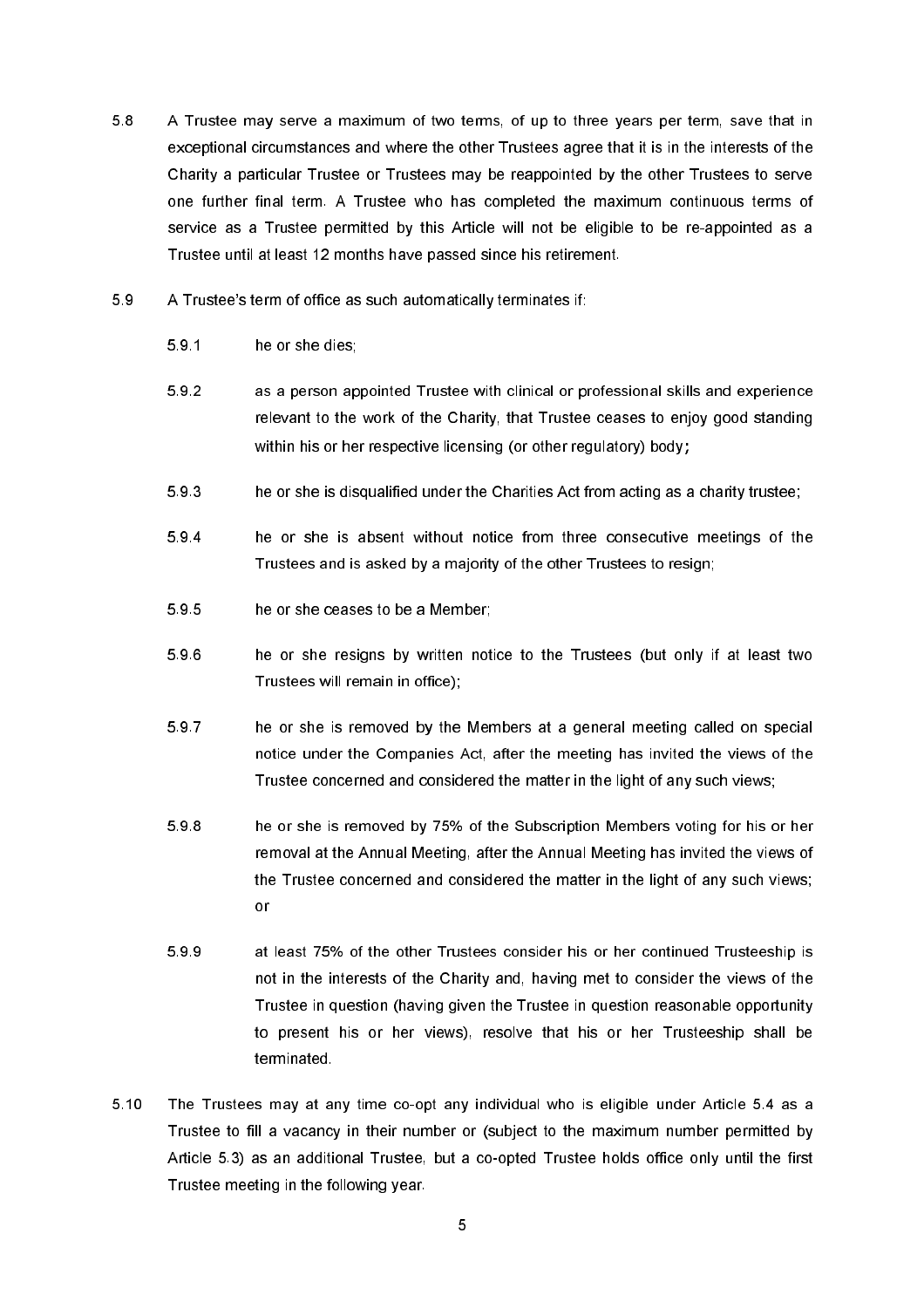$5.11$ A technical defect in the appointment of a Trustee of which the Trustees are unaware at the time does not invalidate decisions taken at a meeting.

## 6 **TRUSTEES' PROCEEDINGS**

- $6.1$ The Trustees must hold at least two meetings each year.
- 62 The Chair may at any time, and two Trustees jointly may at any time, call a meeting of the **Trustees**
- 63 Notice of every meeting shall be sent to each Trustee (other than those for the time being not in the United Kingdom), specifying the place, day and hour of the meeting and the business to be discussed
- 64 A quorum at a meeting of the Trustees is at least two or one third of the Trustees (if greater). excluding any Conflicted Trustee who has not been authorised to participate in discussions or a vote under Article 8.5
- 65 A meeting of the Trustees may be held either in person or by suitable electronic means agreed by the Trustees in which all participants may communicate with all the other participants but at least one meeting in each year must be held in person.
- 66 The Chair or (if the Chair is unable or unwilling to do so) some other Trustee chosen by the Trustees present presides at each meeting.
- 6.7 Any issue may be determined by a simple majority of the votes cast at a meeting, but a resolution in writing or in electronic form agreed by a 75% majority of the Trustees, or a committee of them, entitled to receive notice of a meeting and to vote upon the resolution (other than any Conflicted Trustee who has not been authorised to participate in discussions or vote under Article 8.5) is as valid and effectual as a resolution passed at a meeting duly convened and held, provided that:
	- 671 a copy of the resolution is sent or submitted to all the Trustees eligible to vote: and
	- 672 75% majority of the Trustees have signified their agreement to the resolution in an authenticated document or documents which are received at the Charity's registered office within the period of 28 days beginning with the circulation date.
- 68 A resolution in writing may comprise several documents containing the text of the resolution in like form, to each of which one or more Trustees has signified their agreement.
- 69 Every Trustee has one vote on each issue but, in case of equality of votes, the person appointed under Article 6.6 to preside at the meeting has a second or casting vote.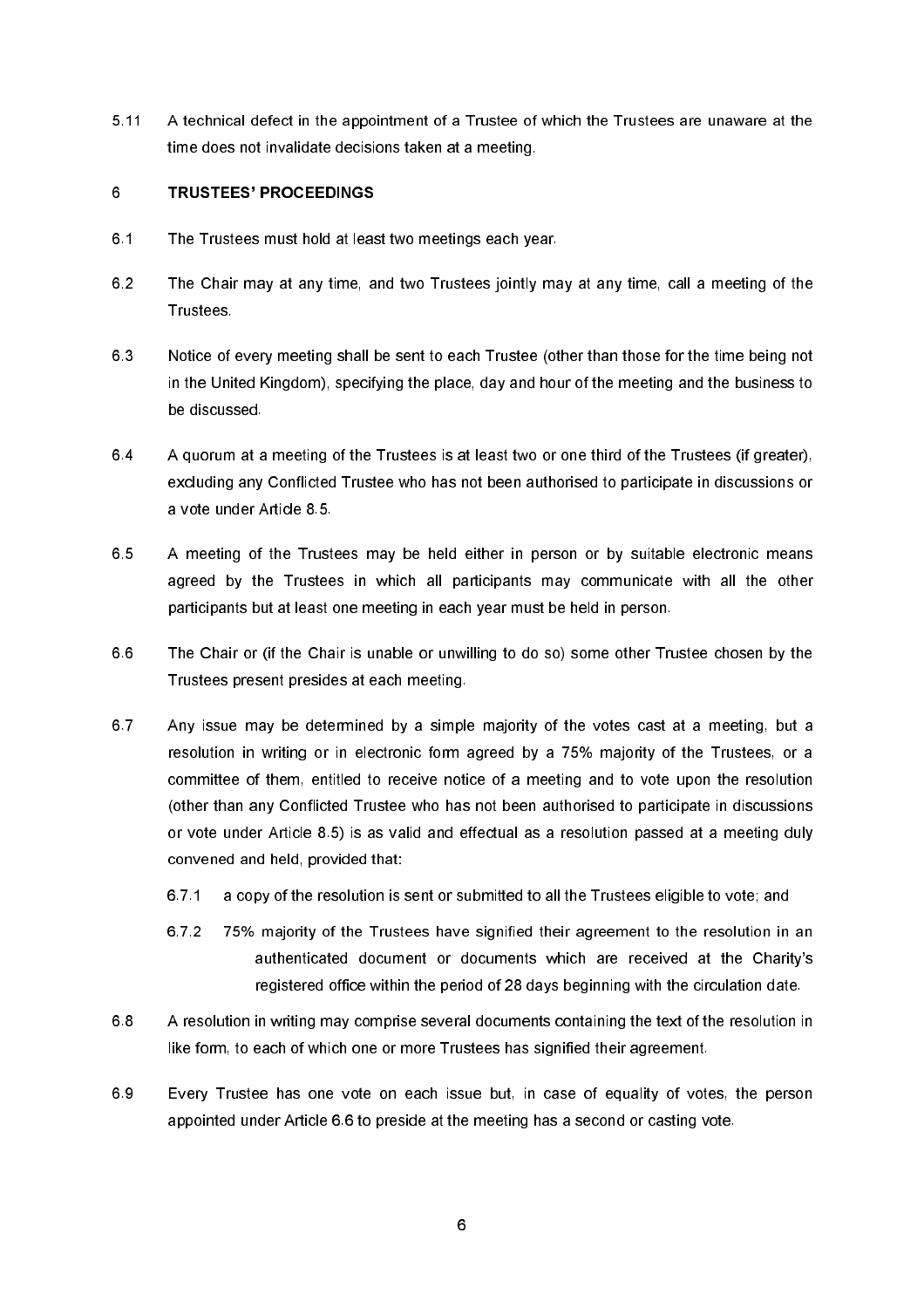6.10 A procedural defect of which the Trustees are unaware at the time does not invalidate decisions taken at a meeting.

#### $\overline{7}$ **TRUSTEES' POWERS**

The Trustees have the following powers in the administration of the Charity in their capacity as Trustees:

- $7.1$ to appoint (and remove) any person (who may be a Trustee) to act as Secretary in accordance with the Companies Act:
- $7.2$ to appoint a Chair, a Treasurer and any honorary officers from among their number;
- 73 to invite observers to attend meetings of the Trustees, and to pay their reasonable expenses out of the Charity's funds. For the avoidance of doubt, such observers are not Trustees and shall not count towards the quorum for a meeting, shall not have any power to vote on a matter and shall leave the meeting when the Trustees vote on a matter;
- $7.4$ to delegate any of their functions to committees consisting of two or more individuals appointed by them or to a chief executive. At least one member of every committee must be a Trustee. Minutes of all proceedings of committees and reports on the activities of any chief executive must be presented promptly to the Trustees;
- $7.5$ to authorise work to be carried out on behalf of the Charity by working groups consisting of one or more individuals appointed by them within written terms of reference, provided that the output of such working groups must be reported promptly back to the Trustees:
- $76$ to make standing orders consistent with these Articles and the Companies Act to govern proceedings at general meetings;
- $7.7$ to make rules consistent with these Articles and the Companies Act to govern their proceedings, proceedings of committees and proceedings of working groups;
- 78 to make rules consistent with these Articles and the Companies Act to specify the rights and responsibilities of Subscription Members and to govern their proceedings:
- 79 to make regulations consistent with the Memorandum, the Articles and the Companies Act to govern the administration of the Charity and the use of its seal (if any);
- $7.10$ to establish procedures to assist the resolution of disputes or differences within the Charity; and
- $7.11$ to exercise in their capacity as Trustees any powers of the Charity which are not reserved to them in their capacity as Members.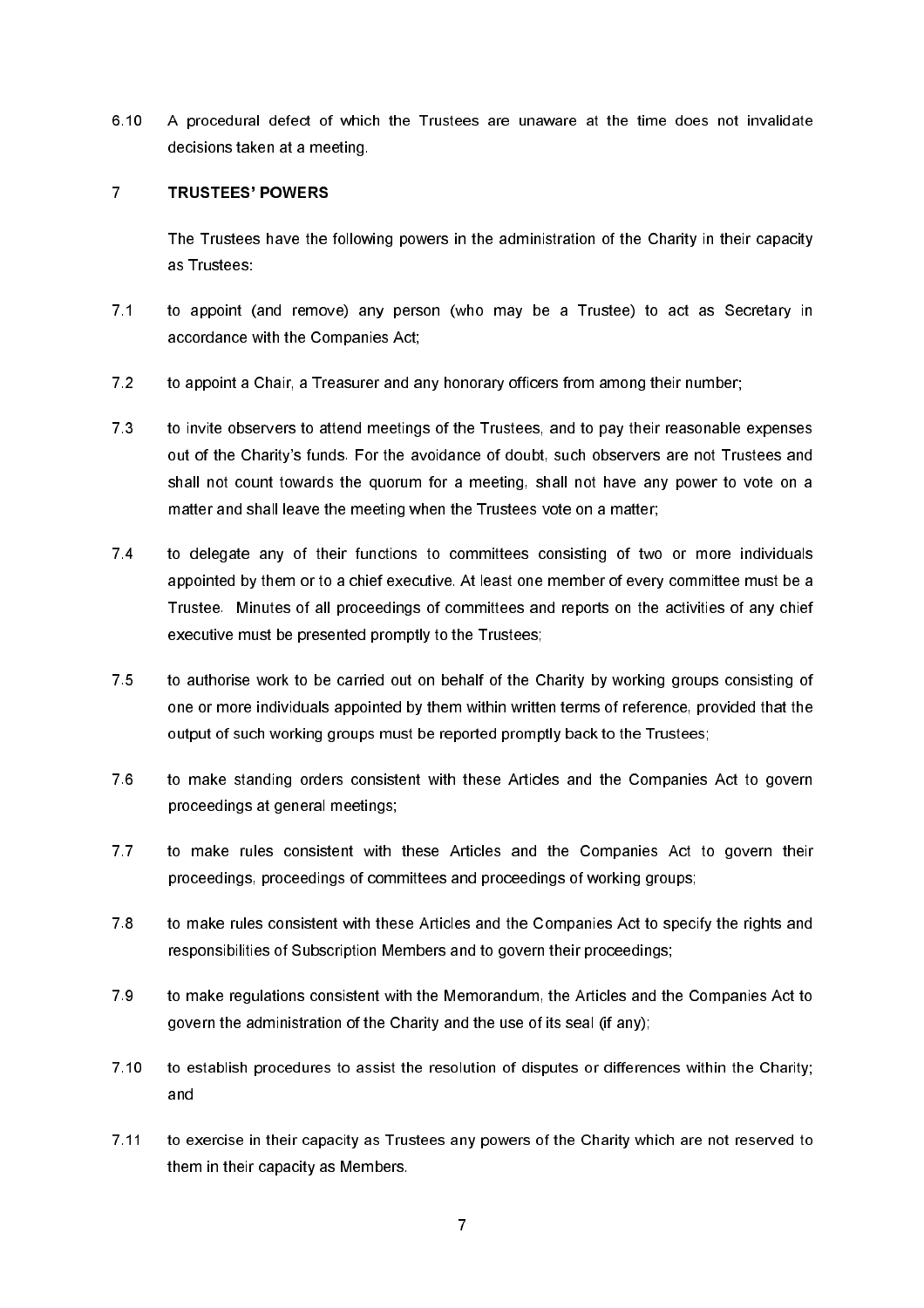#### 8 **BENEFITS AND CONFLICTS**

- $8.1$ The property and funds of the Charity must be used only for promoting the Objects and do not belong to the Members but:
	- $811$ Members who are not Trustees or Connected Persons may be emploved by or enter into contracts with the Charity and receive reasonable payment for goods or services supplied; and,

Subject to compliance with Article 8.4:

- 812 Members (being Trustees) and Connected Persons may be paid interest at a reasonable rate on money lent to the Charity;
- 813 Members (being Trustees) and Connected Persons may be paid a reasonable rent or hiring fee for property let or hired to the Charity; and
- 8.1.4 Members (being Trustees) and Connected Persons may receive charitable benefits on the same terms as any other members of the beneficial class.
- $82$ A Trustee must not receive any payment of money or other material benefit (whether directly or indirectly) from the Charity except:
	- $821$ as mentioned in Articles 8.1 or 8.3;
	- 822 reimbursement of reasonable out-of-pocket expenses (including hotel and travel costs) actually incurred in running the Charity:
	- 823 the benefit of indemnity insurance as permitted by the Charities Act;
	- $824$ an indemnity in respect of any liabilities properly incurred in running the Charity (including the costs of a successful defence to criminal proceedings);
	- 825 payment to any company in which a Trustee or a Connected Person has no more than a one per cent, shareholding: or
	- $8.26$ in exceptional cases, other payments or benefits (but only with the written consent of the Commission in advance and subject, where required by the Companies Act, to the approval or affirmation of the Members).
- 83 No Trustee or Connected Person may be employed by the Charity except in accordance with Article 8.2.6, but any Trustee or Connected Person may enter into a written contract with the Charity, as permitted by the Charities Act (stating the maximum benefit to be paid), to supply goods or services in return for a payment or other material benefit but only if: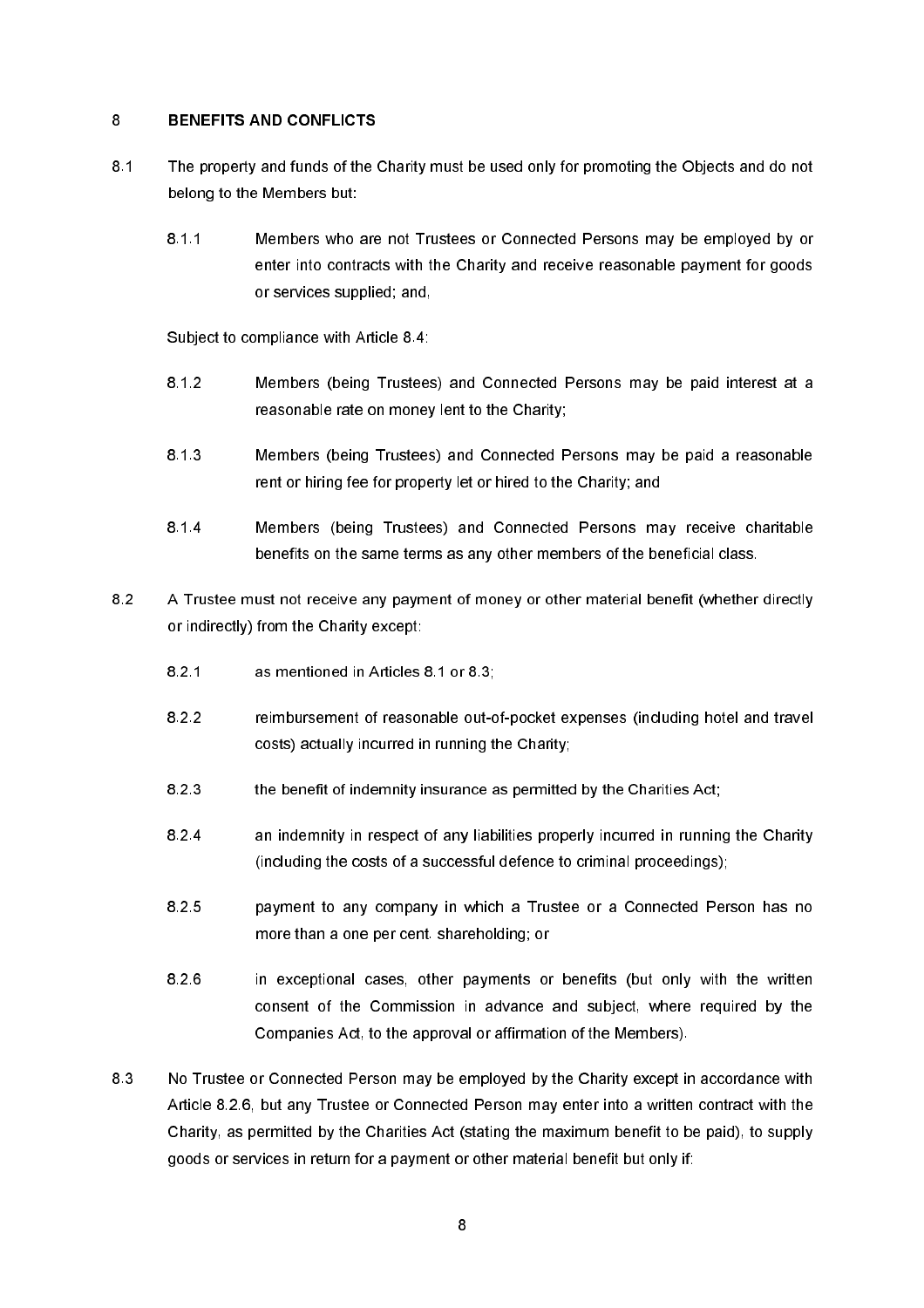- 831 the goods or services are actually required by the Charity, and the Trustees decide that it is in the best interests of the Charity to enter into such a contract;
- 832 the nature and level of the remuneration is no more than is reasonable in relation to the value of the goods or services and is set in accordance with the procedure in Article 8.4; and
- 833 less than one half of the Trustees are subject to such a contract in any financial year.
- 84 Subject to Clause 8.5, any Trustee who becomes a Conflicted Trustee in relation to any matter must:
	- 841 declare the nature and extent of his or her interest annually, in accordance with such rules as the Trustees may issue for this purpose, and before discussion begins on any related matter:
	- 842 withdraw from the meeting for that item after providing any information requested by the Trustees;
	- 843 not be counted in the quorum for that part of the meeting; and
	- 844 be absent during the vote and have no vote on the matter.
- 85 When any Trustee is a Conflicted Trustee, the Trustees who are not Conflicted Trustees, if they form a quorum without counting the Conflicted Trustee and are satisfied that it is in the best interests of the Charity to do so, may by resolution passed in the absence of the Conflicted Trustee authorise the Conflicted Trustee, notwithstanding any conflict of interest or duty which has arisen or may arise for the Conflicted Trustee, to:
	- 851 continue to participate in discussions leading to the making of a decision and to vote: or
	- 852 disclose to a third party information confidential to the Charity; or
	- 8.53 take any other action not otherwise authorised which does not involve the receipt by the Conflicted Trustee or a Connected Person of any payment or material benefit from the Charity: or
	- 854 refrain from taking any step required to remove the conflict.
- 86 This provision may be amended by special resolution but, where the result would be to authorise a benefit to a Trustee. Member or Connected Person which was not previously authorised under the Articles, only with the prior written consent of the Commission.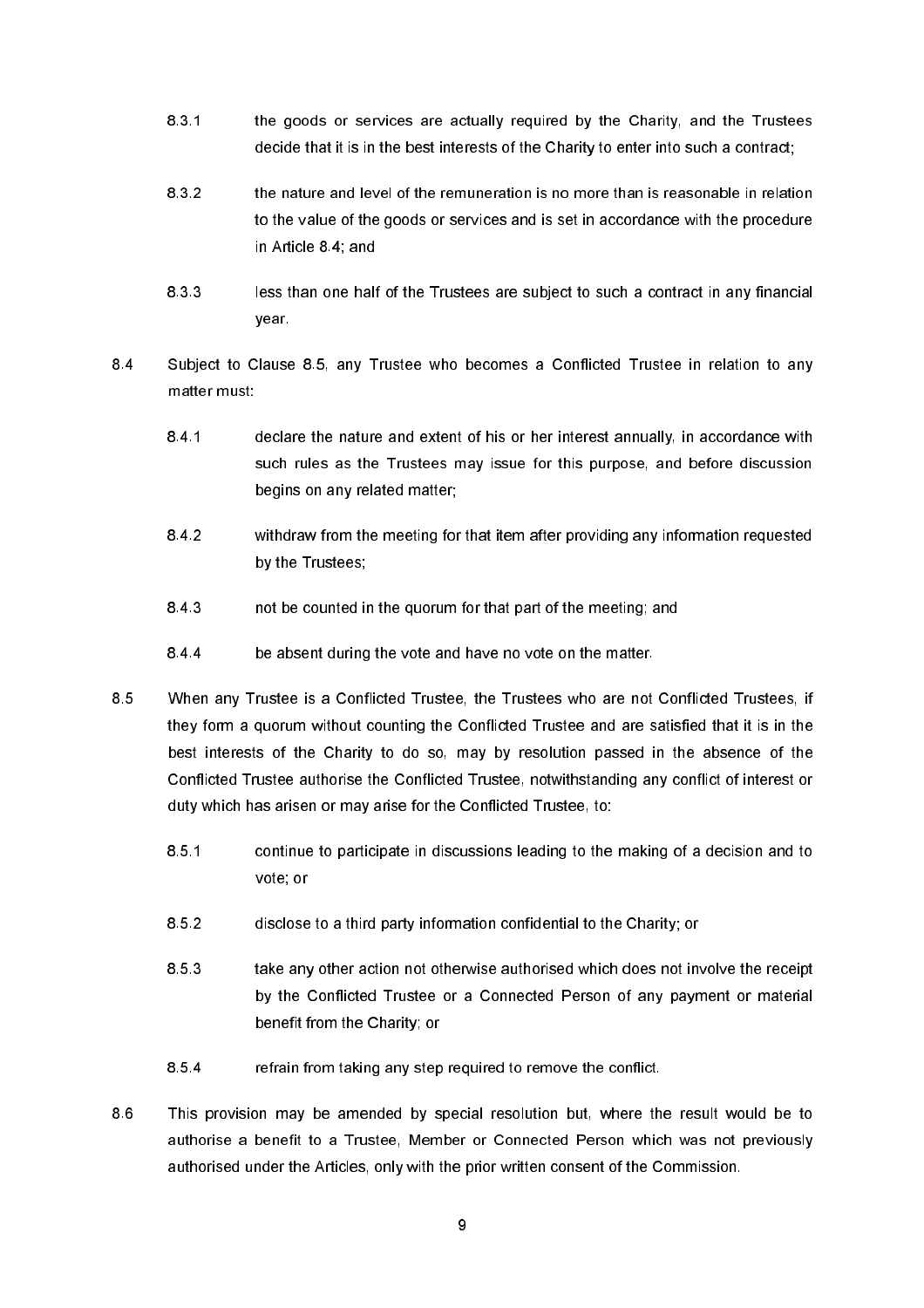87 A Conflicted Trustee who obtains (other than through his position as Trustee) information that is confidential to a third party, shall not be in breach of his or her duties to the Charity if he or she declares the conflict in accordance with Article 8.4 and then withholds such confidential information from the Charity.

## 9 **RECORDS AND ACCOUNTS**

- $9.1$ The Trustees must comply with the requirements of the Companies Act and of the Charities Act as to keeping records, the audit or independent examination of accounts and the preparation and transmission to the Registrar of Companies and the Commission of information required by law including:
	- $911$ annual returns:
	- $9.1.2$ annual reports: and
	- $9.1.3$ annual statements of account.
- $92$ The Trustees must also keep records of:
	- $921$ all proceedings at meetings of the Trustees;
	- $9.2.2$ all resolutions in writing;
	- 923 all reports of committees; and
	- $9.2.4$ all professional advice obtained.
- 93 Accounting records relating to the Charity must be made available for inspection by any Trustee at any time during normal office hours and may be made available for inspection by Subscription Members who are not Trustees, if the Trustees so decide.
- 94 A copy of the Charity's constitution and latest available statement of account must be supplied on request to any Trustee. Copies of the latest accounts must also be supplied in accordance with the Charities Act to any other person who makes a written request and pays the Charity's reasonable costs.

#### $10<sup>°</sup>$ **MEMBERSHIP**

- $10.1$ The Charity must maintain a register of Members.
- $10.2$ The subscribers to the Memorandum are the first Members.
- $10.3$ Membership is open only to the Trustees and is terminated if the Member concerned ceases to be a Trustee and who signs a declaration of willingness to act as a Member.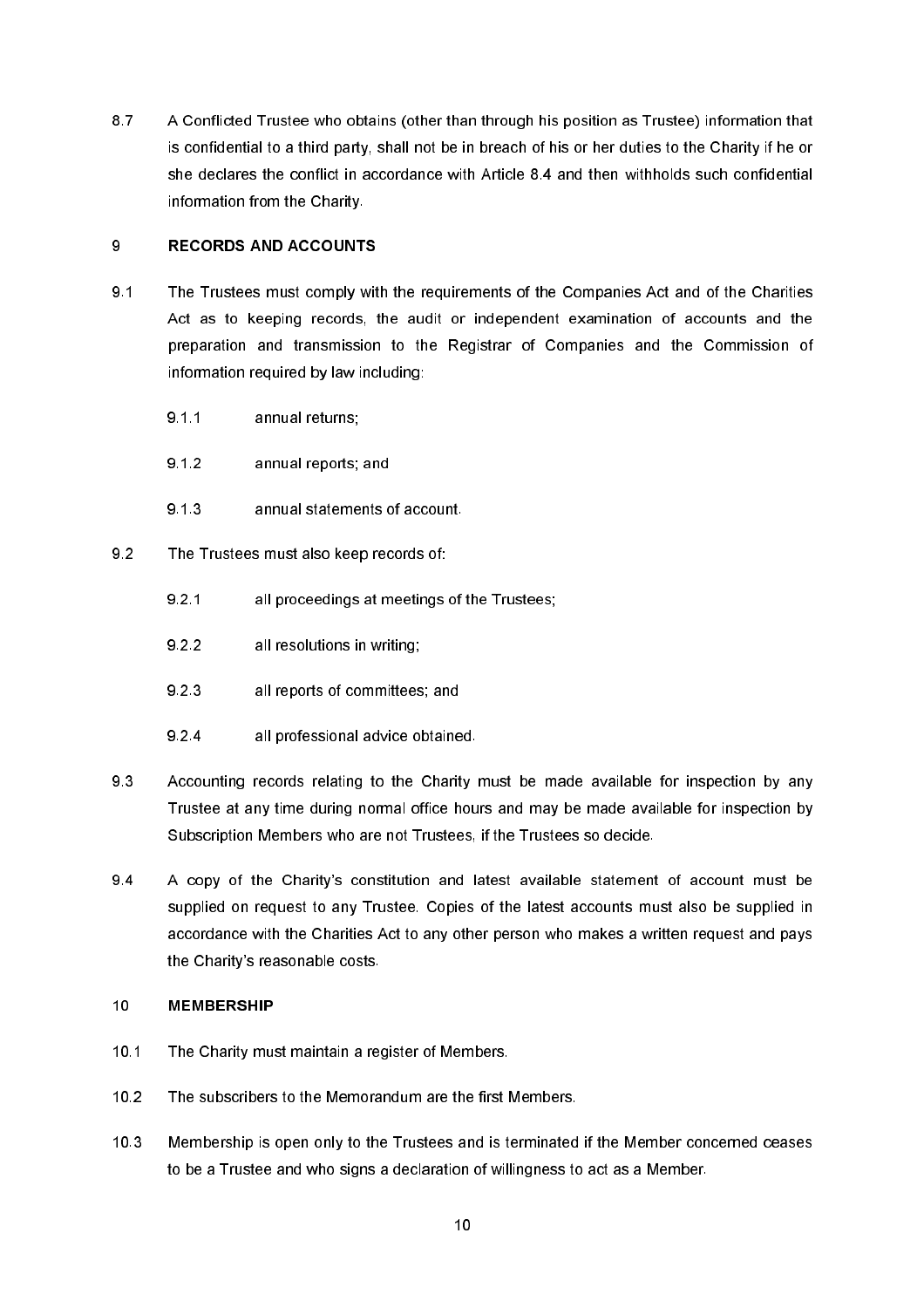- $10.4$ The form and procedure for applying for Membership is to be prescribed by the Trustees.
- $10.5$ Membership is not transferable.
- $10<sub>6</sub>$ Membership is terminated if the Member concerned:
	- 1061 gives written notice of resignation to the Charity:
	- $1062$ dies:
	- 1063 is six months in arrears in paying the relevant subscription (if any) (but in such a case the Member may be reinstated on payment of the amount due);
	- $1064$ is removed from Membership by resolution of the Trustees on the ground that in their reasonable opinion the Member's continued Membership is harmful to the Charity (but only after notifying the Member in writing and considering the matter in the light of any written representations which the Member concerned puts forward within 14 clear days after receiving notice); or
	- $1065$ ceases to be a Trustee.
- $10.7$ In addition to the Subscription Members provided for by Article 11, the Trustees may establish different classes of members and recognise one or more classes of supporters who are not Members (but who may nevertheless be termed 'members') and set out their respective rights and obligations.

# $11$ **SUBSCRIPTION MEMBERS**

- $11.1$ All nurses, healthcare and research scientists and medical practitioners in the United Kingdom and the Republic of Ireland who are involved in the healthcare of patients with primary immune deficiencies or research into these diseases shall be eligible to be Subscription Members of the Charity. Subject to these Articles, Subscription Members shall have such rights and responsibilities as the Trustees shall specify from time to time in accordance with Article 7.8
- $11.2$ For the avoidance of doubt, Subscription Members are not Members (although Members may be Subscription Members) and Subscription Members shall not have any right to attend or vote at general meetings of the Members nor enjoy the rights of members in company law (except as provided by these Articles or in rules issued by the Trustees under Article 7.9). The Trustees may at their discretion send notices of general meetings to Subscription Members and admit them to general meetings but Subscription Members shall not have the right to vote at general meetings.
- $11.3$ The form and procedure, for applying to become a Subscription Member including the payment of an annual subscription (if any) and the assessment of applications from relevant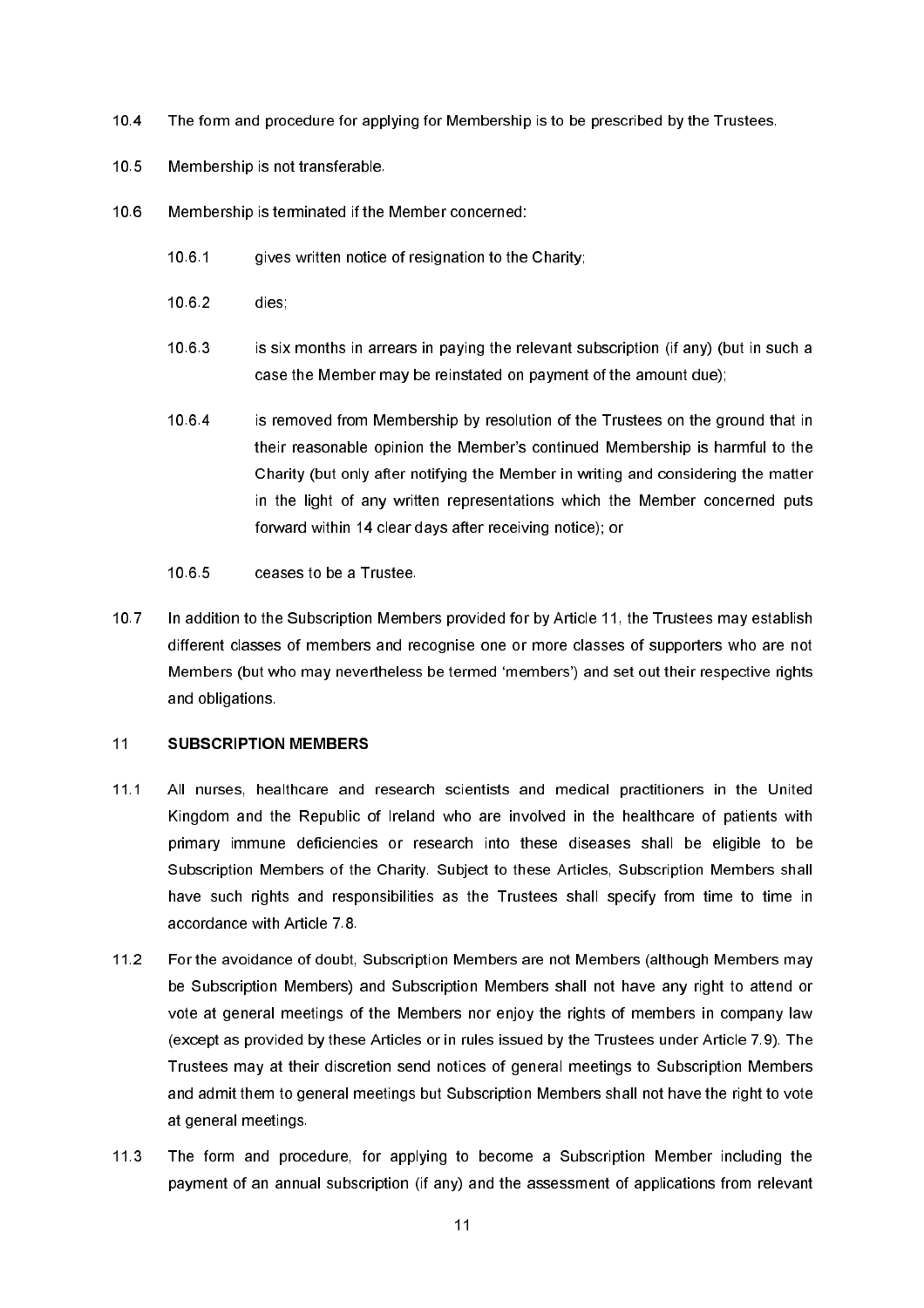professionals outside of the United Kingdom and the Republic of Ireland, is to be prescribed by the Trustees.

- $11.4$ The Charity shall maintain a register of Members and a register of Subscription Members.
- $11.5$ **Subscription Members:** 
	- $11.5.1$ may attend and speak at a biennial or other meeting of the Subscription Members:
	- 11.5.2 shall elect Trustees in accordance with Article 5.2.1 (and any regulations issued by Trustees as permitted by Article 5.2.1) subject to the maximum number in Article 5.3 and may remove Trustees in accordance with Article 5.9.8;
	- shall receive a copy of the Charity's annual reports and accounts; and  $11.5.3$
	- 1154 may discuss and determine any issues of policy or deal with any other business put before them by the Trustees.

#### $12<sup>°</sup>$ **GENERAL MEETINGS OF MEMBERS**

- $12<sub>1</sub>$ Trustees in their capacity as Members are entitled to attend general meetings in person or by proxy (but only if the appointment of a proxy is in writing and notified to the Charity up to 48 hours before the commencement of the meeting).
- $12.2$ General meetings are called on at least 14 and not more than 28 clear days' written notice indicating the business to be discussed and (if a special resolution is to be proposed) setting out the terms of the proposed special resolution, provided that a general meeting may be called by shorter notice if it is so agreed by a maiority in number of Members having a right to attend and vote, being a majority together holding not less than 90% of the total voting rights at a meeting of all the Members.
- $12.3$ A general meeting may be called by the Trustees at any time and must be called within 21 days of a written request from Members, who in aggregate represent at least 5% of all the Members having a right to vote at general meetings.
- $12.4$ There is a quorum at a general meeting if the number of Members present in person or by proxy is at least two or one third of the total Membership, whichever is the greater.
- $12.5$ The Chair shall act as chair of a general meeting. If the Chair is unwilling or unable to act as chair then the Members present in person or by proxy shall elect a chair for the meeting from among their number, provided that the chair of the meeting must be a Member in their own **right**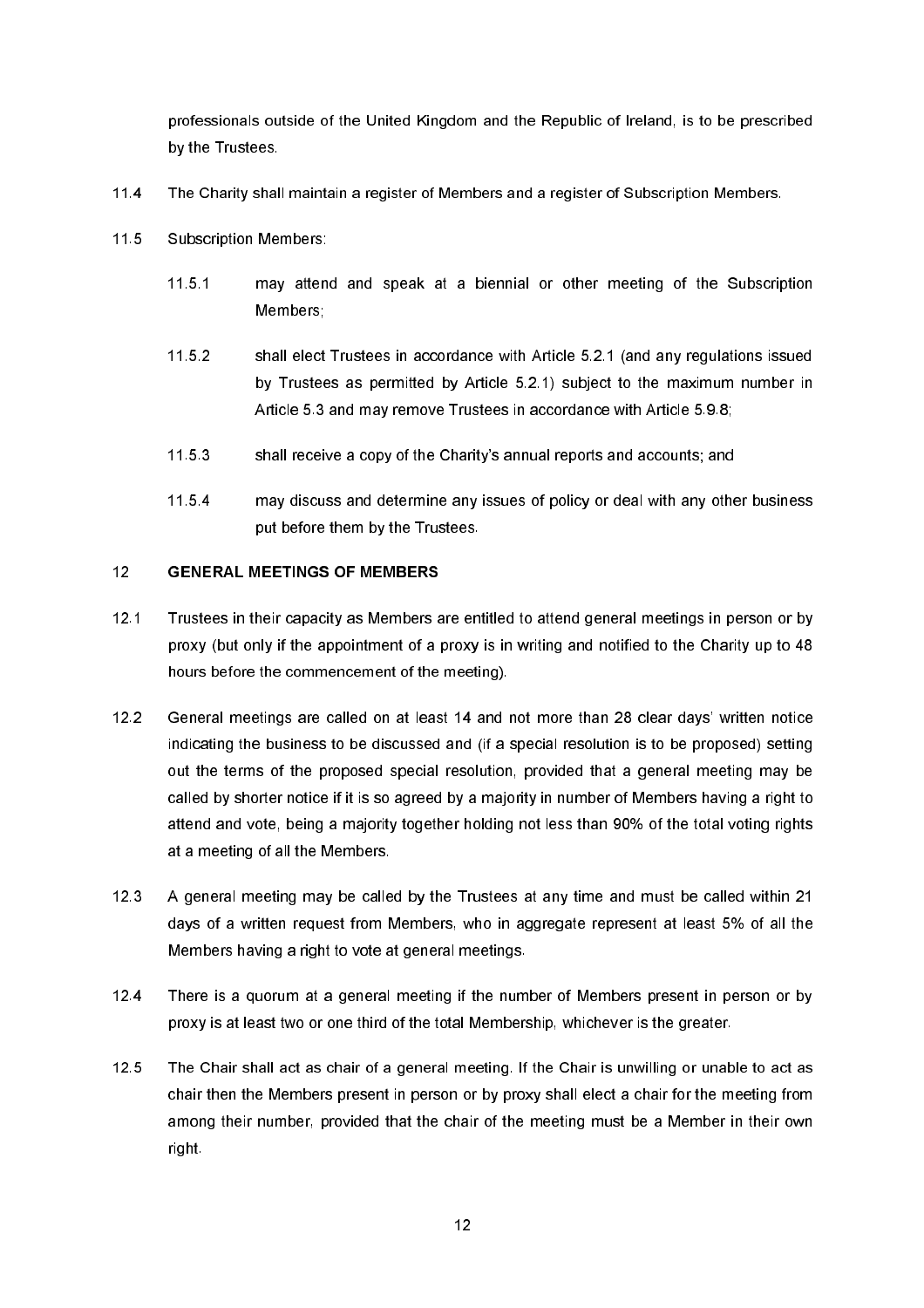- $12.6$ Except where otherwise provided by the Articles or the Companies Act, every issue is decided by ordinary resolution.
- $12.7$ Every Member present in person or by proxy has one vote on each issue.
- $12.8$ Except where otherwise provided by the Articles or the Companies Act:
	- $1281$ a special written resolution, signed by Members representing not less than 75% of the total voting rights of the Members entitled to vote, shall be as valid and effective as if it had been passed at a meeting of Members duly convened and held; and
	- 1282 an ordinary written resolution, signed by Members representing a simple majority of the total voting rights of the Members entitled to vote, shall be as valid and effective as if it had been passed at a meeting of the Members duly convened hlad hne
- $12.9$ A proposed written resolution will lapse if it is not passed within 28 days of the date it is circulated to the Members. Written resolutions may consist of several documents in the same form, each signed by one or more Members.
- 12.10 The Charity is not required to hold an AGM.
- $12.11$ Members being Trustees must annually:
	- $12.11.1$ receive the accounts of the Charity for the previous financial year:
	- $12.11.2$ receive a written report on the Charity's activities;
	- be informed of the retirement of those Trustees who wish to retire or who are  $12.11.3$ retiring by rotation; and
	- 12 11 4 approve the appointment of reporting accountants or auditors for the Charity.
- 12.12 A technical defect in the appointment of a Member of which the Members are unaware at the time does not invalidate a decision taken at a general meeting or by written resolution.

#### 13 **LIMITED LIABILITY**

The liability of Members is limited.

#### 14 **GUARANTEE**

Every Member promises, if the Charity is dissolved while he or she remains a Member or within one year after he or she ceases to be a member, to pay up to £1 towards: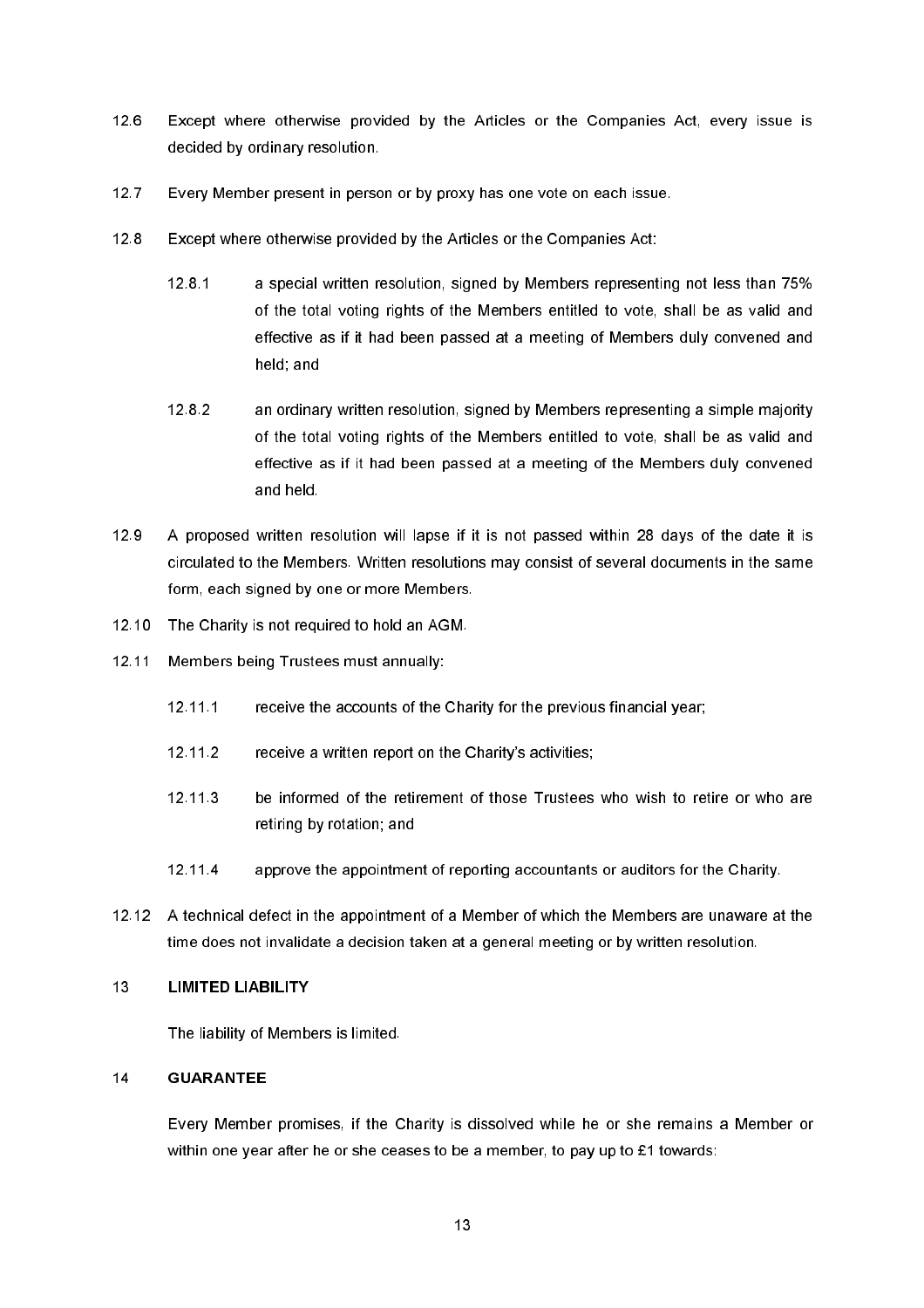- $14.1$ payment of those debts and liabilities of the Charity incurred before he or she ceased to be a Member:
- $14.2$ payment of the costs, charges and expenses of winding up; and
- $14.3$ the adjustment of rights of contributors among themselves.

#### $15<sup>1</sup>$ **COMMUNICATIONS**

- $15.1$ Notices and other documents to be served on Members or Trustees under the Articles or the Companies Act may be served:
	- 15 1 1 by hand:
	- $15.12$ by post;
	- $15.13$ by suitable electronic means: or
	- 15 1 4 through publication in the Charity's newsletter or on the Charity's website.
- $15.2$ The only address at which a Member is entitled to receive notices sent by post is an address in the United Kingdom shown in the register of Members.
- $15.3$ Any notice given in accordance with the Articles is to be treated for all purposes as having been received:
	- $15.3.1$ 24 hours after being sent by electronic means, posted on the Charity's website or delivered by hand to the relevant address;
	- 15 3 2 two clear days after being sent by first class post to that address;
	- 15 3 3 three clear days after being sent by second class or overseas post to that address:
	- 1534 immediately on being handed to the recipient personally; or, if earlier,
	- 1535 as soon as the recipient acknowledges actual receipt.
- $15.4$ A technical defect in service of which the Trustees are unaware at the time does not invalidate decisions taken at a meeting.

#### 16 **EXCLUSION OF MODEL ARTICLES**

Any model articles for a company limited by quarantee that may exist (including those constituting Schedule 2 to the Companies (Model Articles) Regulations 2008) are hereby expressly excluded.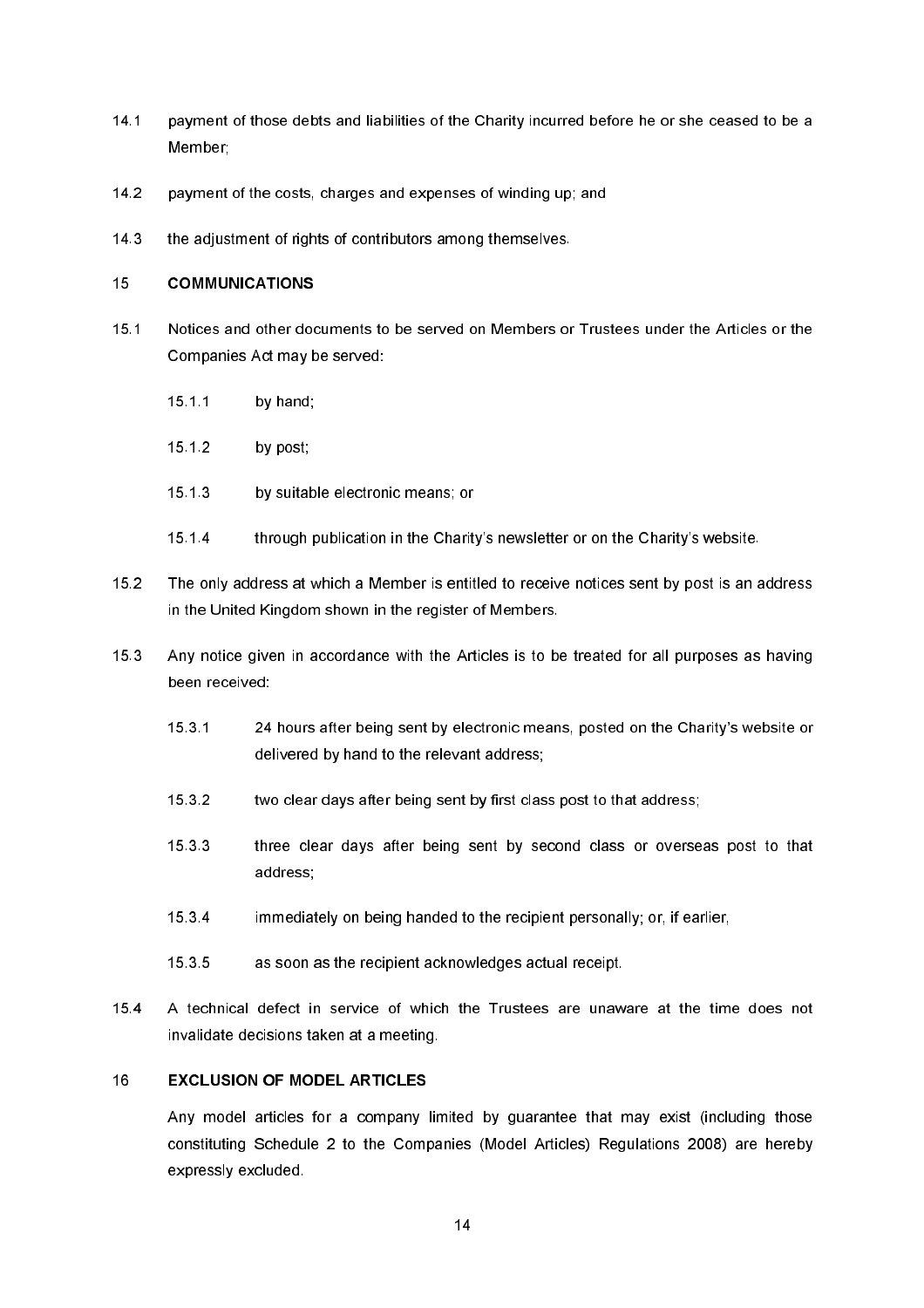#### $17<sup>°</sup>$ **INDEMNITY**

- $17.1$ The Charity shall indemnify every Trustee against any liability incurred in successfully defending legal proceedings in that capacity, or in connection with any application in which relief is granted by the Court from liability for negligence, default, or breach of duty or breach of trust in relation to the Charity.
- $17<sub>2</sub>$ In this Article, "Trustee" means any Trustee or former Trustee of the Charity.
- $17<sub>3</sub>$ The Charity may indemnify an auditor against any liability incurred by him or her:
	- $173.1$ in defending proceedings (whether civil or criminal) in which judgment is given in his or her favour or he or she is acquitted; or
	- $1732$ in connection with an application under section 1157 of the Companies Act 2006 (power of Court to grant relief in case of honest and reasonable conduct) in which relief is granted to him or her by the Court.

#### 18 **DISSOLUTION**

- $18<sub>1</sub>$ If the Charity is dissolved, the assets (if any) remaining after providing for all its liabilities must be applied in one or more of the following ways:
	- 18 1 1 by transfer to one or more other bodies established for exclusively charitable purposes within, the same as or similar to the Objects;
	- 18 1 2 directly for the Objects or for charitable purposes which are within or similar to the Obiects: or
	- 18 1 3 in such other manner consistent with charitable status as the Commission approves in writing in advance.
- $18.2$ A final report and statement of account must be sent to the Commission.
- 18.3 This provision may be amended by special resolution but only with the prior written consent of the Commission.

# $19$ **INTERPRETATION**

191 In the Articles, unless the context indicates another meaning:

> 'AGM' means an annual general meeting of the Charity;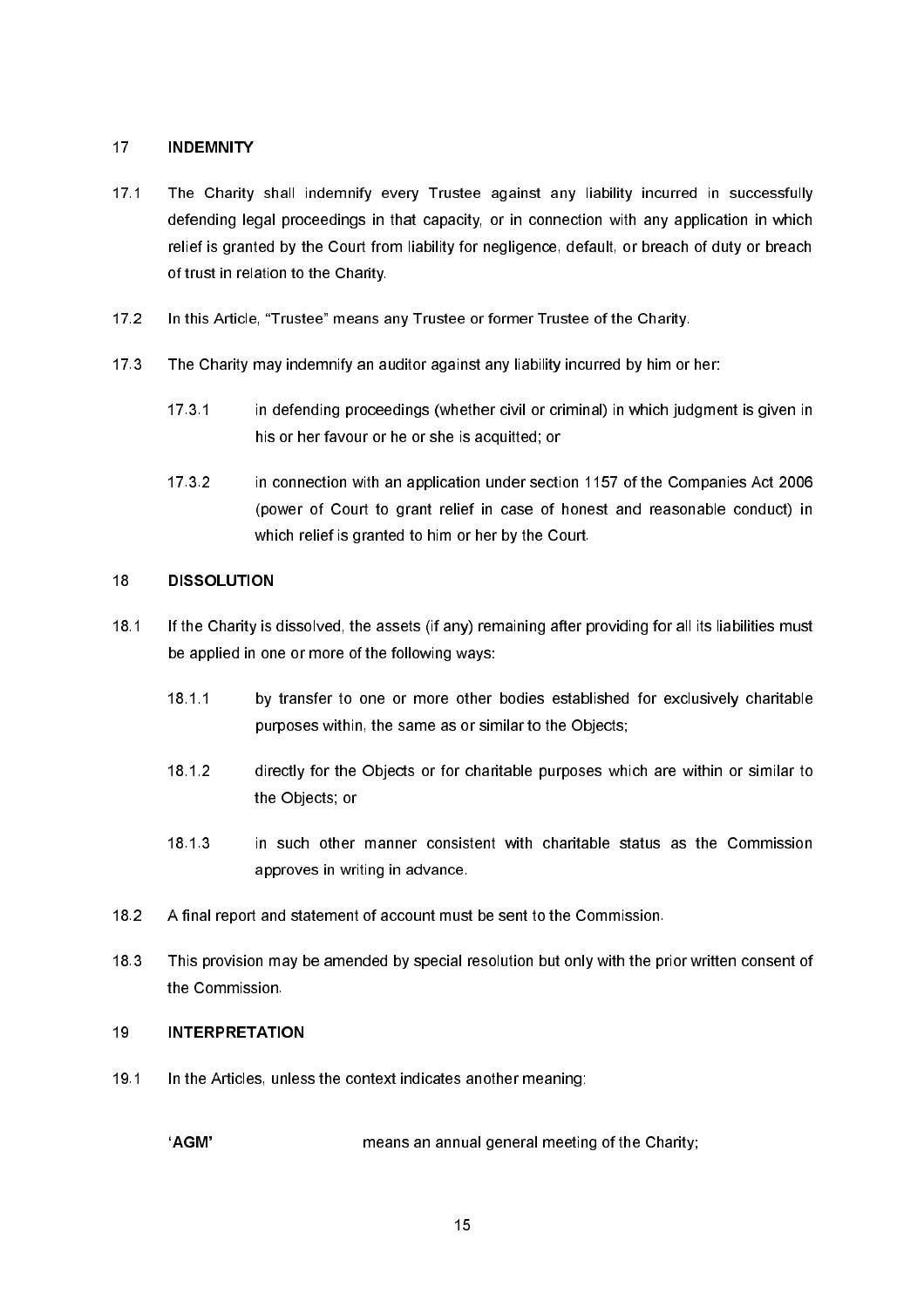| 'Annual Meeting'     | means an annual meeting of the Charity's Subscription Members;                                                                                                                                                                                                                                                                                                                                                               |
|----------------------|------------------------------------------------------------------------------------------------------------------------------------------------------------------------------------------------------------------------------------------------------------------------------------------------------------------------------------------------------------------------------------------------------------------------------|
| 'the Articles'       | means the Charity's Articles of Association and 'Article' refers to<br>a particular Article;                                                                                                                                                                                                                                                                                                                                 |
| 'Chair'              | means the chair of the Trustees;                                                                                                                                                                                                                                                                                                                                                                                             |
| 'the Charity'        | means the company governed by the Articles;                                                                                                                                                                                                                                                                                                                                                                                  |
| 'the Charities Act'  | means the Charities Acts 1992 to 2011;                                                                                                                                                                                                                                                                                                                                                                                       |
| 'charity trustee'    | has the meaning prescribed by the Charities Act;                                                                                                                                                                                                                                                                                                                                                                             |
| 'clear day'          | does not include the day on which notice is given or the day of<br>the meeting or other event;                                                                                                                                                                                                                                                                                                                               |
| 'the Commission'     | means the Charity Commission for England and Wales or any<br>body which replaces it;                                                                                                                                                                                                                                                                                                                                         |
| 'the Companies Act'  | means the Companies Acts 1985 to 2006;                                                                                                                                                                                                                                                                                                                                                                                       |
| 'Conflicted Trustee' | means a Trustee in respect of whom a conflict of interest arises<br>or may reasonably arise because the Conflicted Trustee or a<br>Connected Person is receiving or stands to receive a benefit<br>(other than payment of a premium for indemnity insurance) from<br>the Charity, or has some separate interest or duty in a matter to<br>be decided, or in relation to information which is confidential to<br>the Charity; |
| 'Connected Person'   | means, in relation to a Trustee, a person with whom the Trustee<br>shares a common interest such that he or she may reasonably<br>be regarded as benefiting directly or indirectly from any material<br>benefit received by that person, being either a member of the<br>Trustee's family or household or a person or body who is a<br>business associate of the Trustee, and (for the avoidance of                          |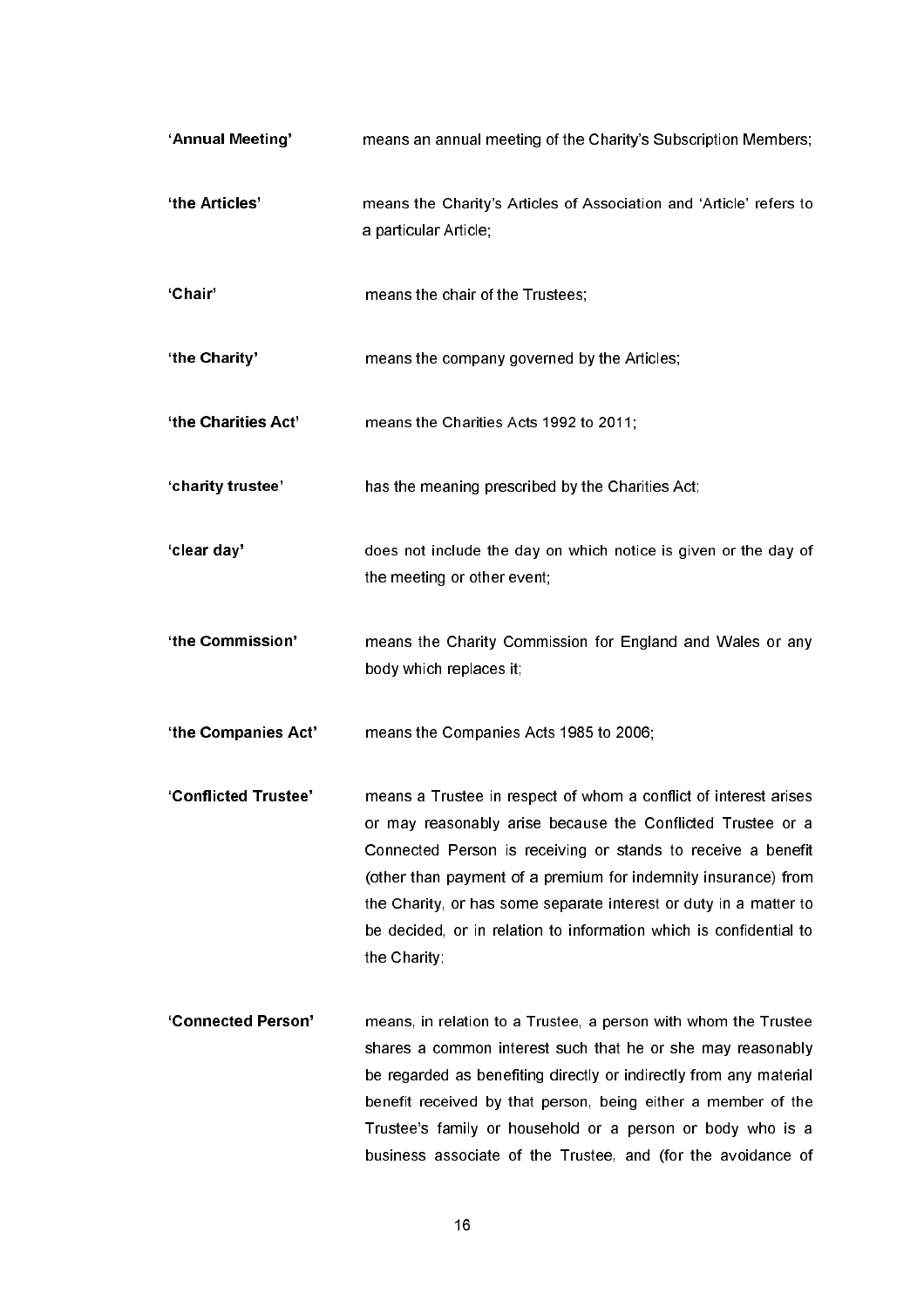|                                 | doubt) does not include a company with which the Trustee's only<br>connection is an interest consisting of no more than one per cent<br>of the voting rights;                                                                                                                                                                                                 |
|---------------------------------|---------------------------------------------------------------------------------------------------------------------------------------------------------------------------------------------------------------------------------------------------------------------------------------------------------------------------------------------------------------|
| 'constitution'                  | means the Memorandum and the Articles and any special<br>resolutions relating to them;                                                                                                                                                                                                                                                                        |
| 'custodian'                     | means a person or body who undertakes safe custody of assets<br>or of documents or records relating to them;                                                                                                                                                                                                                                                  |
| 'electronic means'              | refers to communications addressed to specified individuals by<br>telephone, fax or email or, in relation to meetings, by telephone<br>conference call or video conference;                                                                                                                                                                                   |
| 'financial expert'              | means an individual, company or firm who is authorised to give<br>investment advice under the Financial Services and Markets Act<br>2000                                                                                                                                                                                                                      |
| 'financial year'                | means the Charity's financial year;                                                                                                                                                                                                                                                                                                                           |
| ʻfirm'                          | includes a limited liability partnership;                                                                                                                                                                                                                                                                                                                     |
| 'indemnity insurance'           | means insurance against personal liability incurred by any<br>Trustee for an act or omission which is or is alleged to be a<br>breach of trust or breach of duty, unless the act or omission<br>amounts to a criminal offence or the Trustee concerned knew<br>that, or was reckless whether, the act or omission was a breach<br>of trust or breach of duty; |
| 'material benefit'              | means a benefit, direct or indirect, which may not be financial but<br>has a monetary value;                                                                                                                                                                                                                                                                  |
| 'Member'<br>and<br>'Membership' | refer to company Membership of the Charity;                                                                                                                                                                                                                                                                                                                   |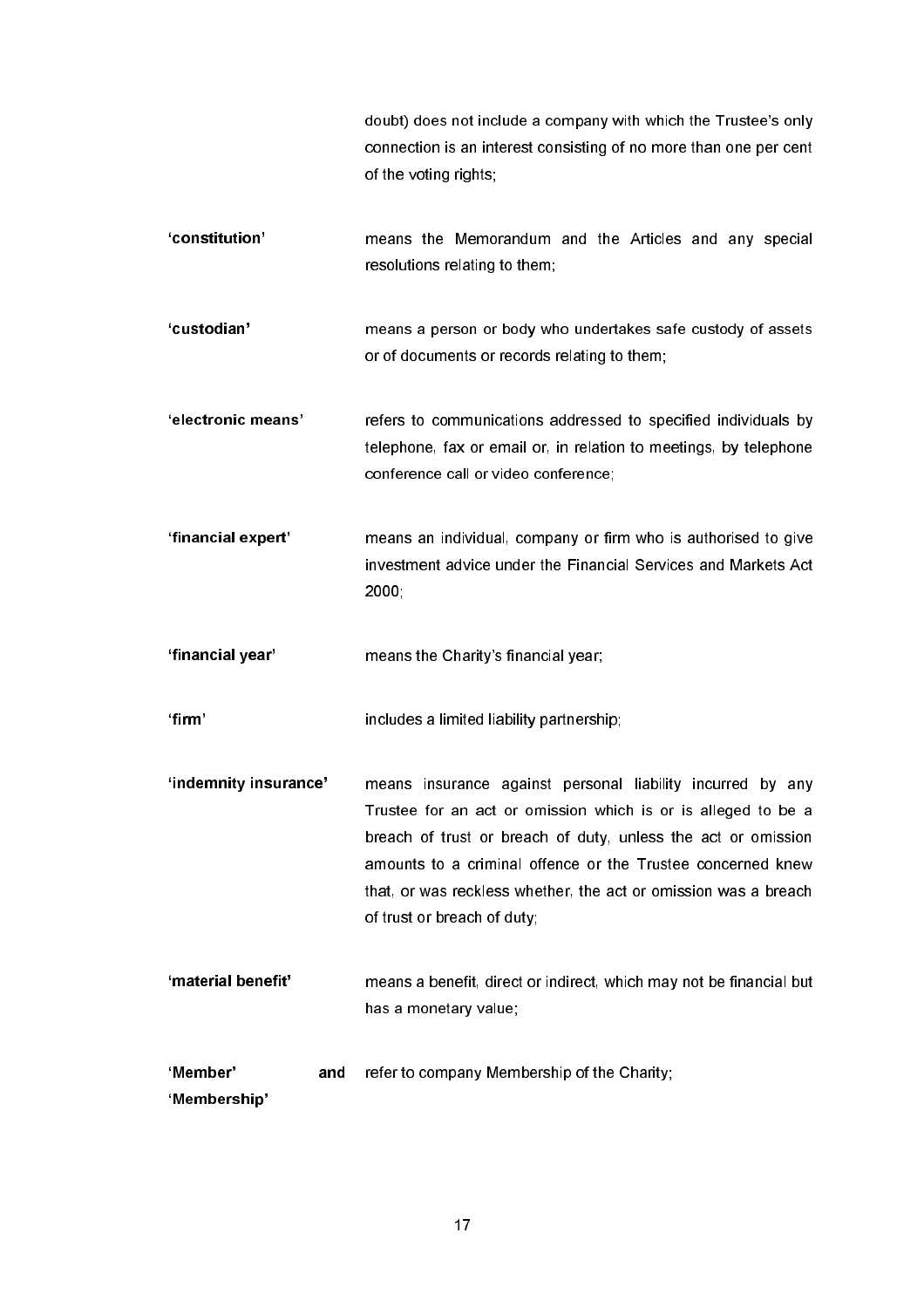| 'Memorandum'            | means the Charity's Memorandum of Association;                                                                                                                                                                                                                                                                        |
|-------------------------|-----------------------------------------------------------------------------------------------------------------------------------------------------------------------------------------------------------------------------------------------------------------------------------------------------------------------|
| 'month'                 | means calendar month;                                                                                                                                                                                                                                                                                                 |
| 'nominee company'       | means a corporate body registered or having an established<br>place of business in England and Wales which holds title to<br>property for another;                                                                                                                                                                    |
| 'the Objects'           | means the Objects of the Charity as defined in Article 3;                                                                                                                                                                                                                                                             |
| 'ordinary resolution'   | means a resolution agreed by a simple majority of the Members<br>present and voting at a general meeting or in the case of a<br>written resolution by Members who together hold a simple<br>majority of the voting power.                                                                                             |
| 'resolution in writing' | means a written resolution of the Trustees;                                                                                                                                                                                                                                                                           |
| 'Secretary'             | means a company secretary;                                                                                                                                                                                                                                                                                            |
| 'special resolution'    | means a resolution agreed by a 75% majority of the Members<br>present and voting at a general meeting, provided that the text of<br>the special resolution has been included in the notice of the<br>general meeting, or in the case of a written resolution by<br>Members who together hold 75% of the voting power. |
| 'Subscription Member'   | means a subscription member of the Charity but who is not a<br>Member for the purposes of the Companies Act 2006;                                                                                                                                                                                                     |
| 'taxable trading'       | means carrying on a trade or business in such manner or on<br>such a scale that some or all of the profits are subject to<br>corporation tax;                                                                                                                                                                         |
| 'Treasurer'             | means the treasurer of the Charity;                                                                                                                                                                                                                                                                                   |